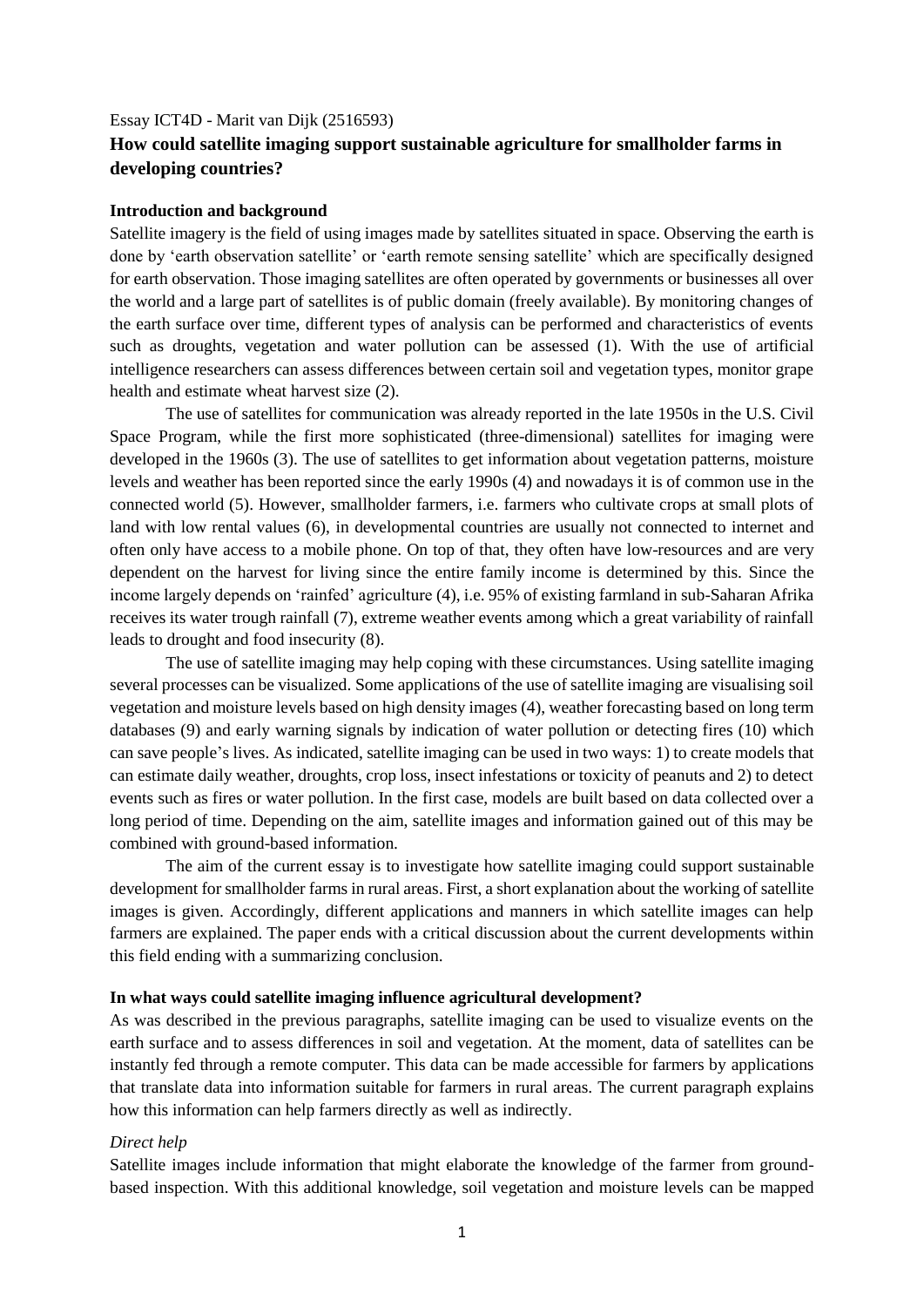more specifically. Based on this, farmers can adapt their land use planning such that it suits better to the soil characteristics at a certain moment in time. Land use planning involves both selecting which crop will be cultivated within a certain season as well as deciding how to divide the land among the selected crops and or animals. Both the areas of land that are best for boosting crop yields as well as ecologically important areas that shouldn't be disturbed (i.e. forest) can be assessed using satellite imaging. According to Harper and Meado (7), this approach could prevent deforestation and increase food security in this area. On top of that, during the season (when the land use is already divided), satellite imaging can provide information that may support farmers in decisions such as how to prepare their land, when they should plant, what will the best plant density be and when to harvest. An example of such a tool that send informative SMS messages based on satellite images is the Intelligent Agricultural Systems Advisory Tool (ISAT) which has been developed for groundnut farmers (11). After such advising agricultural interventions, the impact of these interventions is evaluated using by, again, comparing satellite images before and after the intervention (12). In this way, the evidence on the efficacy of particular interventions could be expanded.

While land use planning depends on satellite images at a certain moment in time, the knowledge used during the in-season will depend for a certain extent on predictions and estimations that can be made from large datasets collected over several years. Since farmers will not be able to perform such analysis themselves, scientific work should precede this.

Beside these information systems that help making decisions about land allocation and harvest decisions, satellite images could also be used for detecting event such as insect infestations, droughts and other natural disasters. With the use of satellite images, early warnings could be provided such that preparations can be made and, if needed, emergency support can arrive quickly (13).

#### *Indirect help*

In addition to directly support farmers with advice or information, most research has focused on indirect methods to increase knowledge about farming under conditions in rural areas.

First of all, satellite images are used for monitor sustainable rural development (14) in order to increase our knowledge about this. A lot of effort has been put into understanding and investigating soil composition in countries with food scarcity (might be the key to improving quality of life and reducing malnutrition issues). A lot of effort has been put into understanding the magnitude and determinants of yield gaps (12). When a large amount of data based on satellite images is gained over time, large improvements in investigating and understanding this can be made (12). Since a number of hypotheses about the sources of yield gaps are gathered, these could be evaluated.

Second, because a lot of the information that has been transferred to farmers or has been used on the basis of several applications, research still uses satellite images to enhance yield forecasts. On top of that, methods for calibration and validation of satellites are still being improved. This is done by combining ground-based observations and measurements with satellite images (4). In order to obtain sufficient ground-based observations, collaborations with farmers is often needed.

At last, governments in developing countries use satellite imaging to monitor the degree of crop loss, draught or other factors. Once the satellite data indicates a pre-defined threshold is reached, an insurance payment is made to the farmers that insured themselves (12). Also humanitarian disasters on a larger scale, such as famine and drought, can be detected using satellite images. When using these, earlier detection could be done such that help can be sent to these areas. In this way, a lot of people can be saved. This system also works with pre-defined thresholds.

# **Discussion of current issues**

The current paper provides a short review about the current literature about the use of satellite images to support agriculture for smallholder farms in developing countries. After a short explanation about the working and possibilities of satellite images, several applications of this technique were proposed. This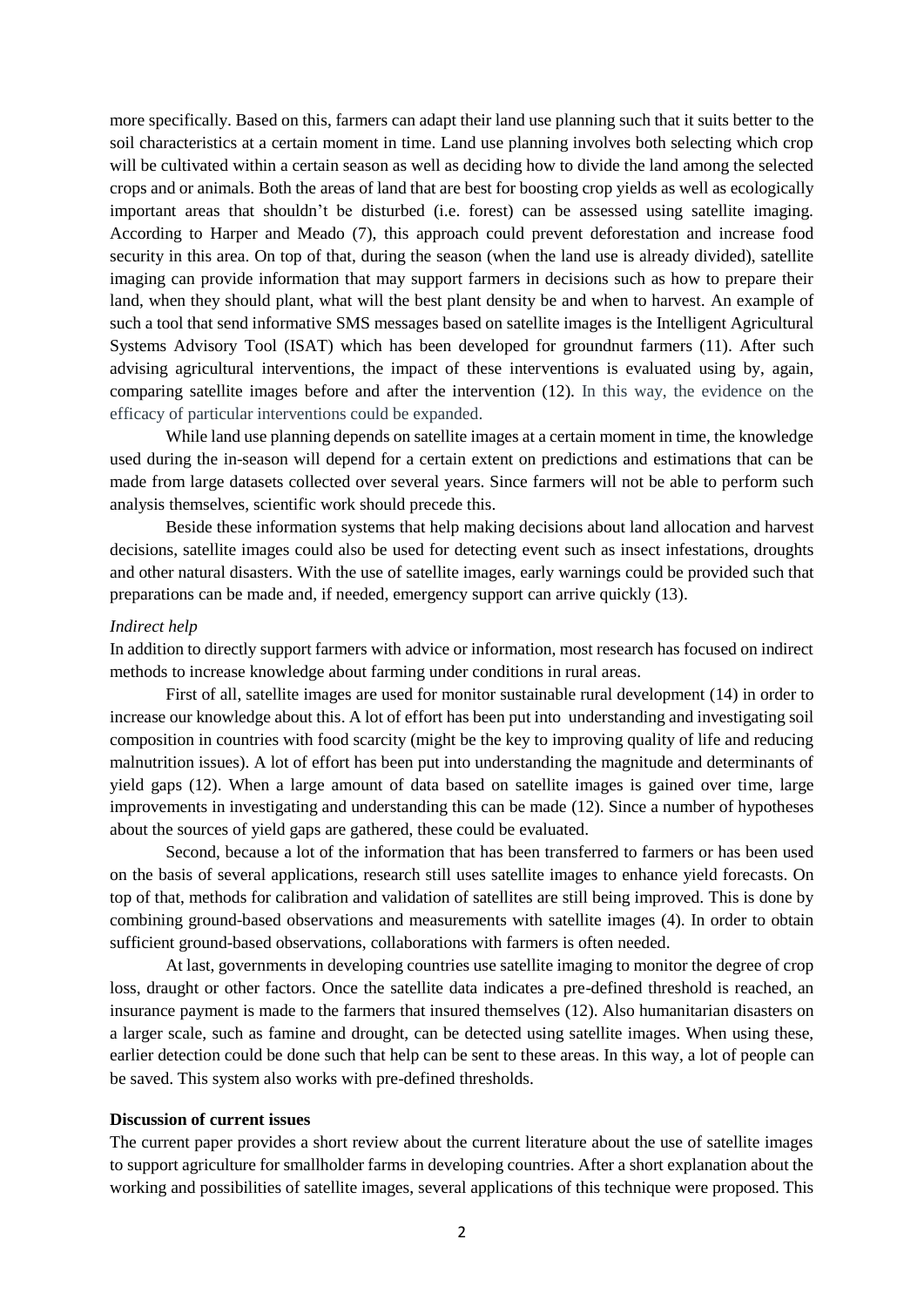implied both directly as well as indirectly support for farmers. Although, the review indicates several possibilities of satellite images to help agriculture for smallholder farms in developing countries, some issues should be mentioned.

First of all, the use of satellite images requires some hard- and software infrastructure. To acquire satellite information, mobile phones are needed implying sufficient electricity and connection. Moreover, several applications are internet-based. Since this applies internet connection and working smartphones, accessibility for smallholder farms, that often are not connected to the internet and have no (knowledge about) smartphones. Even if both requirements are fulfilled, applications should be adapted to the lack of continuous and high speed connections in many rural areas. Besides devices to receive information, satellite hardware should also be present.

Second, a lot of applications are still not sufficiently adapted to the context of rural areas. As was described in the previous paragraph, some applications work internet-based. Besides that, a lot of tools to make information from satellite images accessible are text-based (11). Although no internet connection is required for these applications, literacy is required. However, since a large part of the farmers in rural areas is not literate and don't have internet connection, such applications are not usable for these farmers. This was also found by Richardson (15). Lio and Liu (16) investigated the impacts of ICT on agricultural productivity in 81 countries. They show several gains in efficiency of production advice, but also point out that the returns from ICT in agricultural production of richer countries are about two times higher can those of poorer countries (16). The use of internet-based and text-based applications may support these deviation even more.

Third, the current literature about research that uses satellite images to investigate agricultural development indicates conflicting interests. As the headline is often promising, the content of much literature often puts the most effort on 'increasing knowledge' or 'estimating drought and famine' instead of how to help poor farmers on the short term. However, in order to investigate these aims, information of farmers (such as ground-based observations) is highly needed. Since farmers may not be able to understand what is investigated exactly and what the value of their information is, farmers will benefit less than they should in return for their information. Although the final aim of the research may support farmers, retrieving benefits may take years and will often remain absent.

At last, a linear approach is often seen. Interventions are often designed from the office without investigating the real context and discussing the needs with the farmers in the areas of interest. This may lead to misunderstandings so that products may not fulfil the real requirements. Besides, when a product has been developed, effort should be put in familiarization of the end-users with the ICTs and their applications. Without this, programmes are likely to fail (15). Rural population should attend training on the use of the application and the design should be easily adaptable. On top of that, final products should be sustainable. Since a lot of projects are based on finite donations and interventions are designed linear, proper investigation of financially sustainable business models is not done (16).

# **Conclusions**

To conclude, satellite imaging seem quite suitable to support agriculture for smallholder farms in developing countries. This can be done by direct support including advice on land allocation, land use and crop cultivating but also early warning signals for possibly disastrous events. On top of that, satellite images could help farmers indirectly by investigating yield gaps and food scarcity, by investigating ways to improve yield and weather forecasts and by defining thresholds for insurance payments or the need for help. Although direct support seems promising, indirect support seem to be much less (or not) beneficial for farmers. When direct support systems are adapted to the right context (i.e. low literacy and no internet connection), satellite imaging will be very suitable to improve agricultural development and enhance crop yields of smallholder farms in the near future.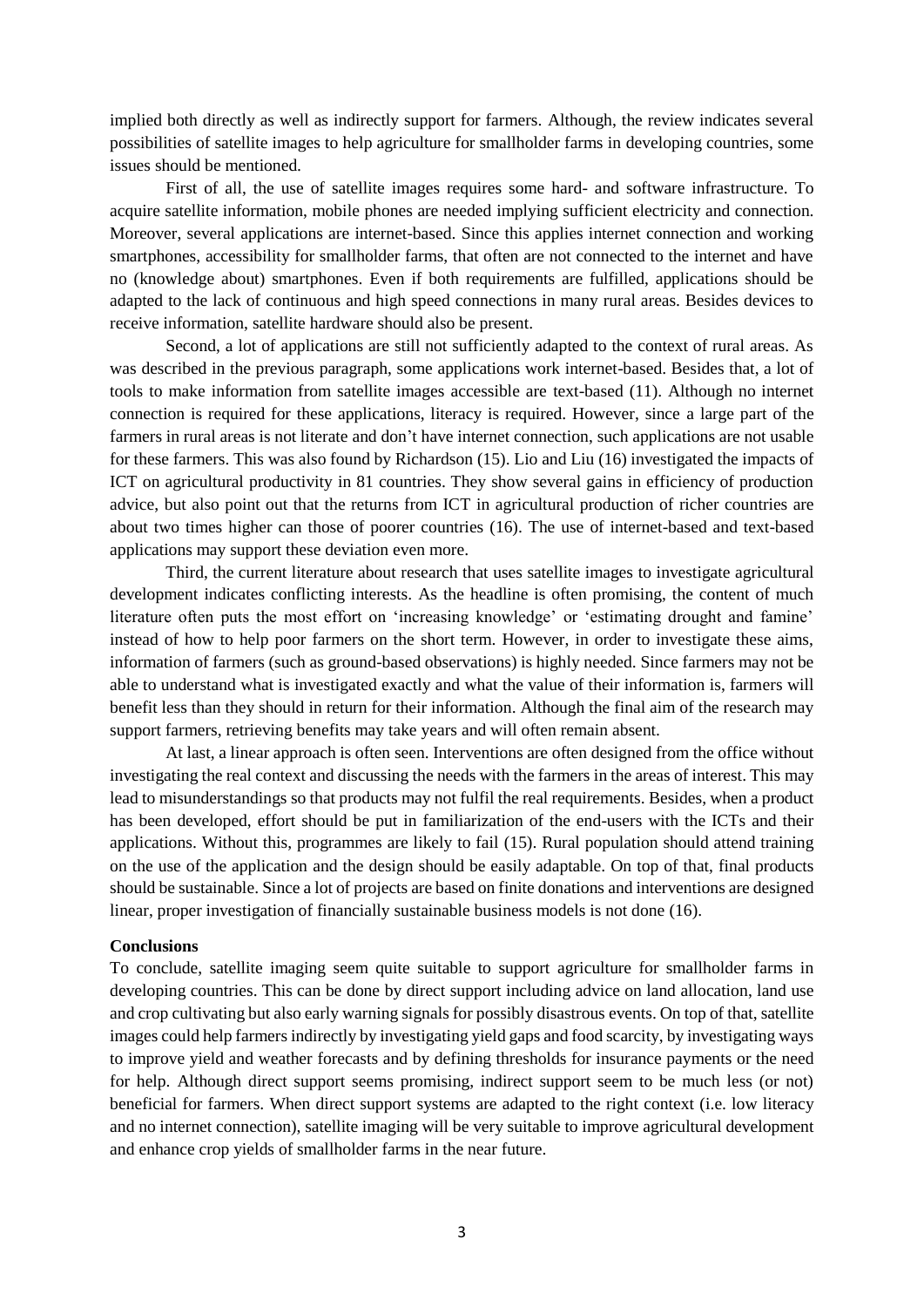# **Literature**

- 1. Berhan G, Hill S, Atnafu S. Using Satellite Images for Drought Monitoring : A Knowledge Discovery Approach University of Nebraska-Lincoln. J Strateg Innov Sustain. 2011;7(1).
- 2. Friedel MJ, Buscema M, Vicente LE, Iwashita F, Koga-Vicente A. Mapping fractional landscape soils and vegetation components from Hyperion satellite imagery using an unsupervised machine-learning workflow. Int J Digit Earth . 2018 Jul 3;11(7):670–90. Available from: https://www.tandfonline.com/doi/full/10.1080/17538947.2017.1349841
- 3. Logsdon JM, Launius RD, Onkst DH, Garber SJ. Exploring the Unknown: Selected Documents in the History of the U.S. Civil Space Program . Volume III: 1998. 636 p. Available from: http://citeseerx.ist.psu.edu/viewdoc/download?doi=10.1.1.459.8010&rep=rep1&type=pdf
- 4. Friesen JC. Regional vegetation water effects on satellite soil moisture estimations for West Africa. Ecol Dev Ser 63 . 2008; Available from: https://repository.tudelft.nl/islandora/object/uuid%3A81ef59db-f20d-4bc7-a539-e6f08f2cbd0a
- 5. Oliver YM, Robertson MJ, Wong MTF. Integrating farmer knowledge, precision agriculture tools, and crop simulation modelling to evaluate management options for poor-performing patches in cropping fields. Eur J Agron . 2010 Jan 1;32(1):40–50. Available from: https://wwwsciencedirect-com.vu-nl.idm.oclc.org/science/article/pii/S1161030109000410
- 6. Bunnett RB. Interactive Geography 4 . Pan Pacific Pub; 2002. 125 p. Available from: https://www.google.com/search?ei=jBXpXM-- LcfcwQLowITQCQ&q=Bunnett%2C+R.B.+%282002%29.+Interactive+Geography+4%2C+p p.+125%2C+315.+SNP+Pan+Pacific+Publishing.+ISBN+981-208-657- 9&oq=Bunnett%2C+R.B.+%282002%29.+Interactive+Geography+4%2C+pp.+125%2C+315.  $+$ SNP $+$ P
- 7. Harper L, Meado A. Pictures Worth a Thousand Words: How Satellite Imagery is Improving Agriculture in Developing Countries. State of the Planet . 2018;2. Available from: https://blogs.ei.columbia.edu/2018/07/18/afsis-agriculture-africa-remote-sensing/
- 8. The Millennium Development Goals Report . New York; 2005 [cited 2019 May 25]. Available from: https://unstats.un.org/unsd/mi/pdf/MDG Book.pdf
- 9. Grace J, Kenny C, Qiang C, Liu J, Reynolds T. Information and Communication Technologies and Broad-Based Development: A Partial Review of the Evidence. [cited 2019 May 17]. Available from: http://siteresources.worldbank.org.vunl.idm.oclc.org/INTEMPOWERMENT/Resources/10214\_ict.pdf
- 10. Dlodlo N, Kalezhi J. The internet of things in agriculture for sustainable rural development. Proc 2015 Int Conf Emerg Trends Networks Comput Commun ETNCC 2015. 2015;(May):13–8.
- 11. An Innovative messaging tool helps South India's groundnut farmers post impressive yields ICRISAT. [cited 2019 May 25]. Available from: https://www.icrisat.org/an-innovativemessaging-tool-helps-south-indias-groundnut-farmers-post-impressive-yields/
- 12. Burke M, Lobell DB. Satellite-based assessment of yield variation and its determinants in smallholder African systems. Proc Natl Acad Sci . 2017 Feb 28;114(9):2189–94. Available from: http://www.pnas.org/lookup/doi/10.1073/pnas.1616919114
- 13. Talero E, Gaudette P. Harnessing Information for Development A Proposal for a World Bank Group Strategy . Washington; 1996. Available from: http://documents.worldbank.org.vunl.idm.oclc.org/curated/en/110911468764387655/pdf/multi0page.pdf
- 14. Watmough GR, Marcinko CLJ, Sullivan C, Tschirhart K, Mutuo PK, Palm CA, et al. Socioecologically informed use of remote sensing data to predict rural household poverty. Proc Natl Acad Sci . 2019 Jan 22;116(4):1213–8. Available from: